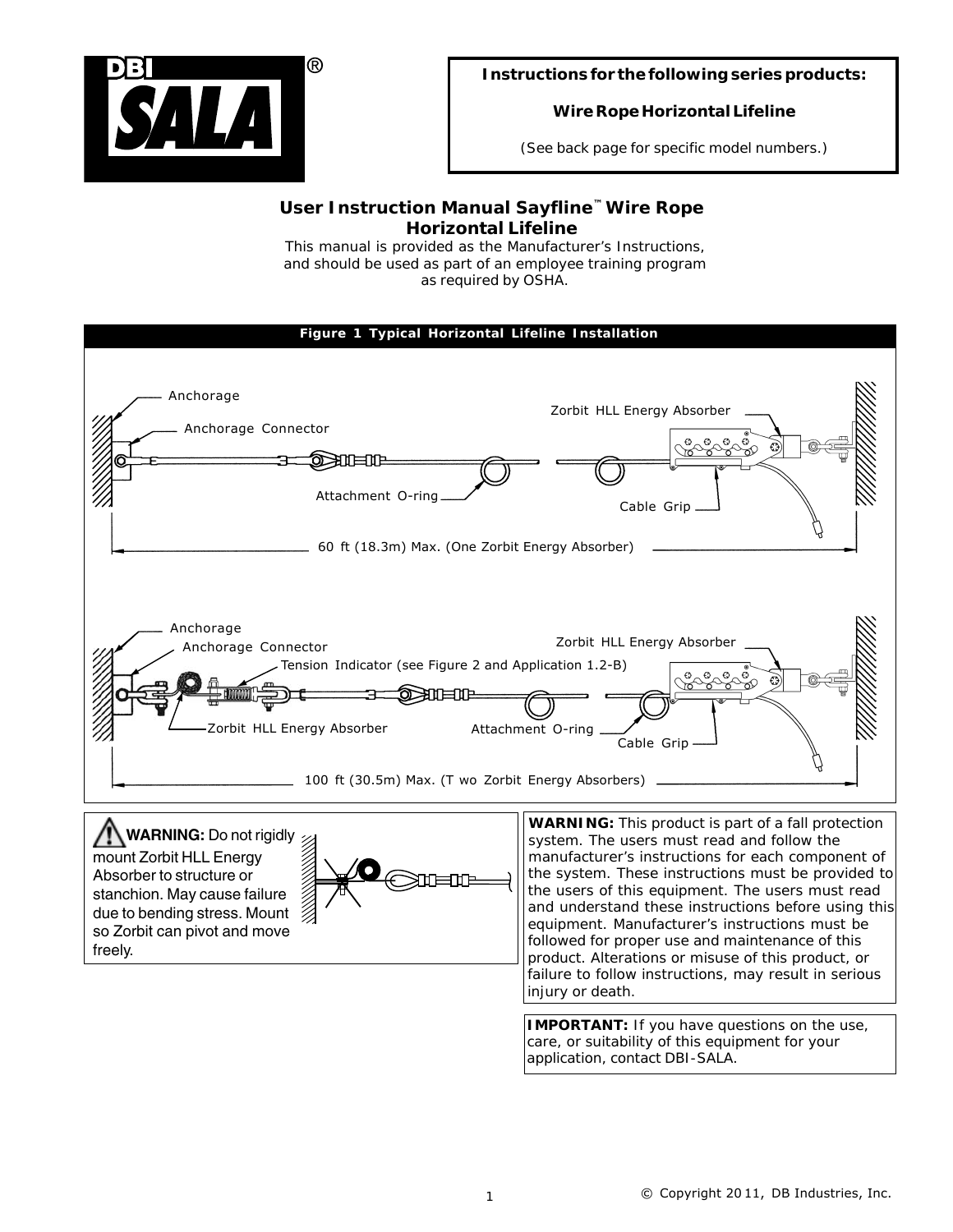# *1.0 APPLICATION*

- **1.1 PURPOSE:** The Sayfline Wire Rope Horizontal Lifeline System is designed for use as an anchoring means for one or two personal fall arrest systems (PF AS). Use the Sa yfline Horizontal Lifeline (HLL) where horizontal mobility and fall protection is required. The T ension Indicator is intended to be used as an element within a horizontal lifeline subsystem incorpor ating a Z orbit energy absorber. See Figure 2 for parts identification.
- **1.2 LIMITATIONS:** The following limits apply to the installation and use of Sayfline Wire Rope Horizontal Lifeline System. Other limitations may apply:

*IMPORTANT: OSHA regulations state that horizontal lifelines shall be installed and used under the supervision of a qualified person (see below for definition) as part of a complete personal fall arrest system that maintains a safety factor of at least two.*

*Qualified Person: An individual with a recognized degree or professional certificate, and extensive knowledge and experience in the subject field, who is capable of design, analysis, evaluation, and specification in the subject work, project, or product. Refer to OSHA 1910.66, 1926.32, and 1926.502.*

- **A. HORIZONTAL LIFELINE SPAN:** The maximum horizontal lifeline span length is 60 feet (18.3 m)with a single Zorbit HLL energy absorber, or 100 feet (30.5 m) when a Z orbit HLL energy absorber is installed on each end of the system. See Figure 1. The span length must be reduced when clearance is limited. See section 3.0 for clearance information.
- **B. TENSION INDICATOR:** The Tension Indicator is to be used with DBI-SALA horizontal lifeline systems that incorporate a Zorbit energy absorber (See Figures 1 and 2). Do not use the T ension Indicator on systems that do not have at least one Z orbit energy absorber.
- **C. ANCHORAGES:** The Sayfline horizontal lifeline must be installed on anchorages that meet the requirements specified section 2.4.
- **D. SYSTEM CAPACITY:** The maximum capacity of the Sayfline horizontal lifeline is two persons. The maximum weight of each person, including tools and clothing, is 310 lbs. (141 kg).



- **E. CONNECTING SUBSYSTEM:** Each person's connecting subsystem must limit fall arrest forces to 900 lbs. (4.0 kN) or less. See section 2.5.
- **F. FREE FALL:** Rig and use the personal fall arrest system such that the maximum potential free fall does not exceed government regulatory and subsystem manufacturer's requirements. See section 3.0 and subsystem manufacturer's instructions for more information.
- **G. SWING FALLS:** See Figure 3. Swing falls occur when the anchorage point is not directly overhead. The force of striking an object in a swing fall may cause serious injury or death. Minimize swing falls by working as directly below the anchorage point as possible. Do not permit a swing fall if injury could occur. Swing falls will significantly increase the clearance required when a self retracting lifeline or other variable length connecting subsystem is used. If a swing fall situation exists in your application, contact DBI-SALA before proceeding.
- **H. FALL CLEARANCE:** There must be sufficient clearance below the worker to arrest a fall before striking the lower level or obstruction. See section 3.0 for required clearance information.
- **I. BODY SUPPORT:** Zorbit HLL energy absorbers must only be used with personal fall arrest systems incorporating a full body harness.

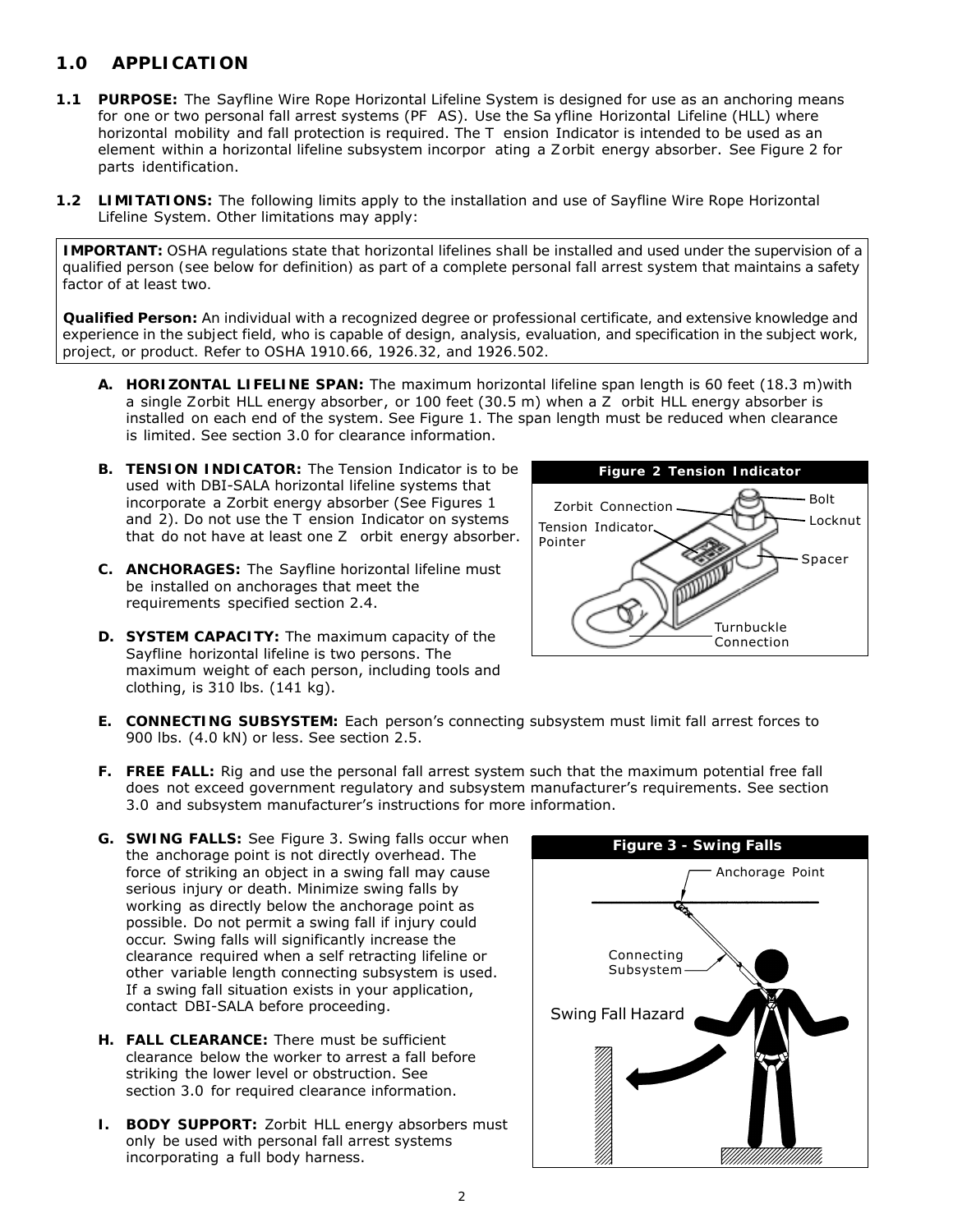- **J. PHYSICAL AND ENVIRONMENTAL HAZARDS:** Use of this equipment in areas with physical or environmental hazards may require additional precautions to reduce the possibility of injury to the user or damage to the equipment. Hazards may include, but are not limited to; heat, chemicals, corrosive environments, high voltage power lines, gases, mo ving machinery, and sharp edges. Contact DBI-SALA if you have questions about using this equipment where physical or environmental hazards exist.
- **K. TRAINING:** This equipment must be installed and used by persons trained in the correct application and use of this equipment. See section 4.0.
- **1.3 APPLICABLE STANDARDS:** Refer to national standards, including ANSI Z359.1-1992 and local, state, and federal (OSHA 1910.66 and 1926.502) and CSA Z259.13 in Canada requirements for more information on personal fall arrest systems and associated components.

# *2.0 SYSTEM REQUIREMENTS*

- **2.1 PERSONAL FALL ARREST SYSTEM COMPONENTS:** The Sayfline horizontal lifeline must be used with DBI-SALA approved components and subsystems. Non-approved components may be incompatible, and could affect the safety and reliability of the complete system. Personal fall arrest components used with this system must meet all applicable OSHA and ANSI requirements. A full body harness must be used with this system. The connecting subsystem between the harness and horizontal lifeline must limit fall arrest forces to 900 lbs. (4.0 kN)or less.
- **2.2 PERSONAL FALL ARREST SYSTEM CONNECTORS:** Connectors used to attach to the attachment Oring on the horizontal lifeline (hooks, carabiners, D-rings) must support at least 5,000 lbs. (22.2kN). Connectors and attachment elements must be compatible in size, shape, and strength. Non-compatible connectors may unintentionally disengage (roll-out). Do not use non-locking connectors with this system.
- **2.3 ANCHORAGE CONNECTORS:** Connectors used to attach the horizontal lifeline to end anchors must be compatible with the connection point. The connection must be positive; and, with connecting elements, capable of sustaining a 5,000 lbs. (22.2 kN) load without failure.
- **2.4 STRUCTURE LOAD:** Structural anchorage points must be rigid, and capable of supporting at least 5,000 lbs. (22.2 kN) along the axis of the horizontal lifeline. Anchorages must also support at least 3,600 lbs. (16.0 kN) applied in all potential directions of fall arrest that are perpendicular to the axis of the horizontal lifeline. See Figure 4.

*WARNING: Anchorages must be rigid. Large deformations of the anchorage will affect system performance, and may increase the required fall clearance below the system, which could result in serious injury or death.*



**2.5 CONNECTING SUBSYSTEM:** The connecting subsystem is the portion of the personal fall arrest system that is used to connect between the horizontal lifeline subsystem and harness fall arrest attachment element. The connecting subsystem must limit forces applied to the horizontal lifeline to 900 lbs. or less.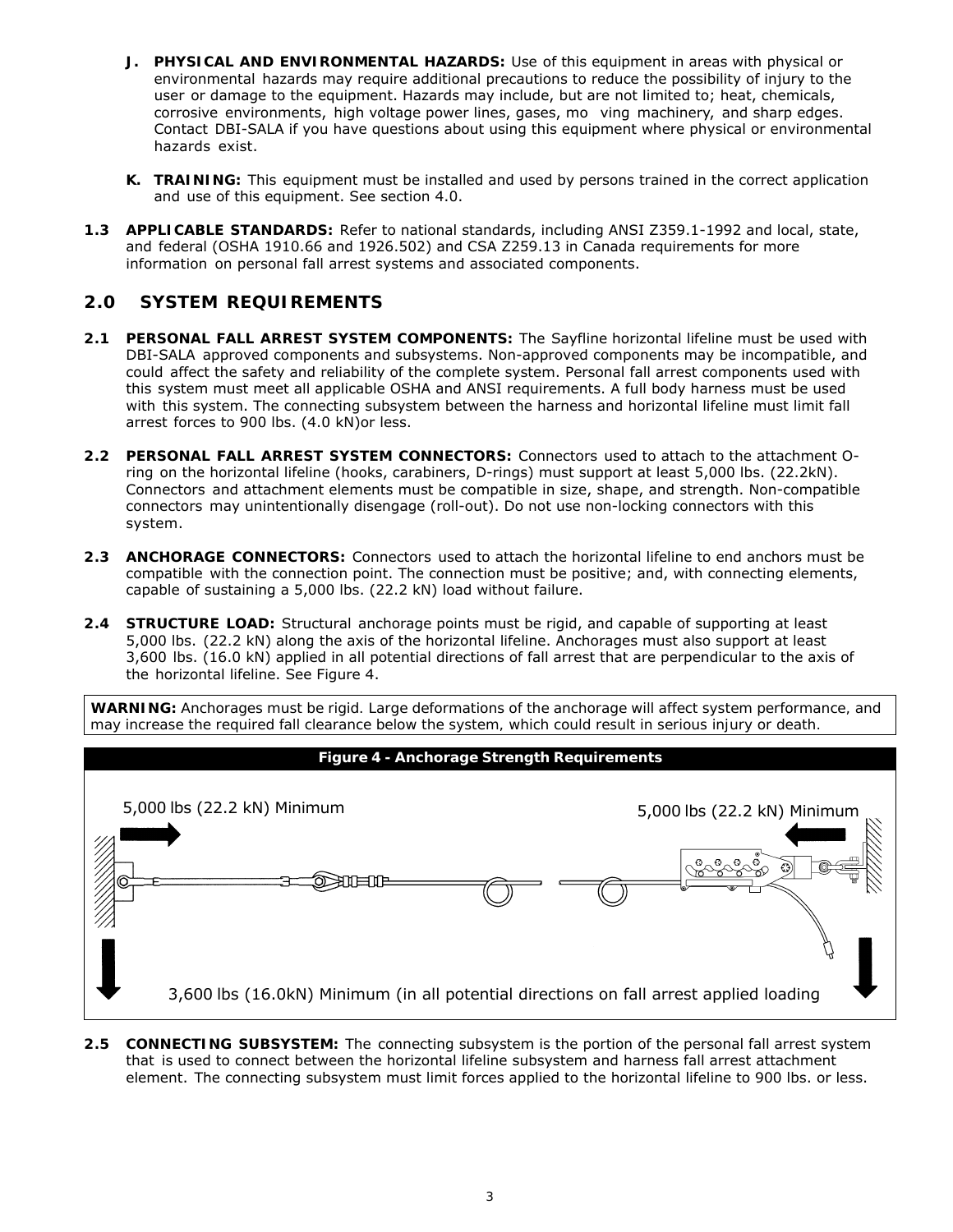### **Figure 5 - Cleanance Evaluation Using DBI-SALA Energy Absorbing Lanyards**



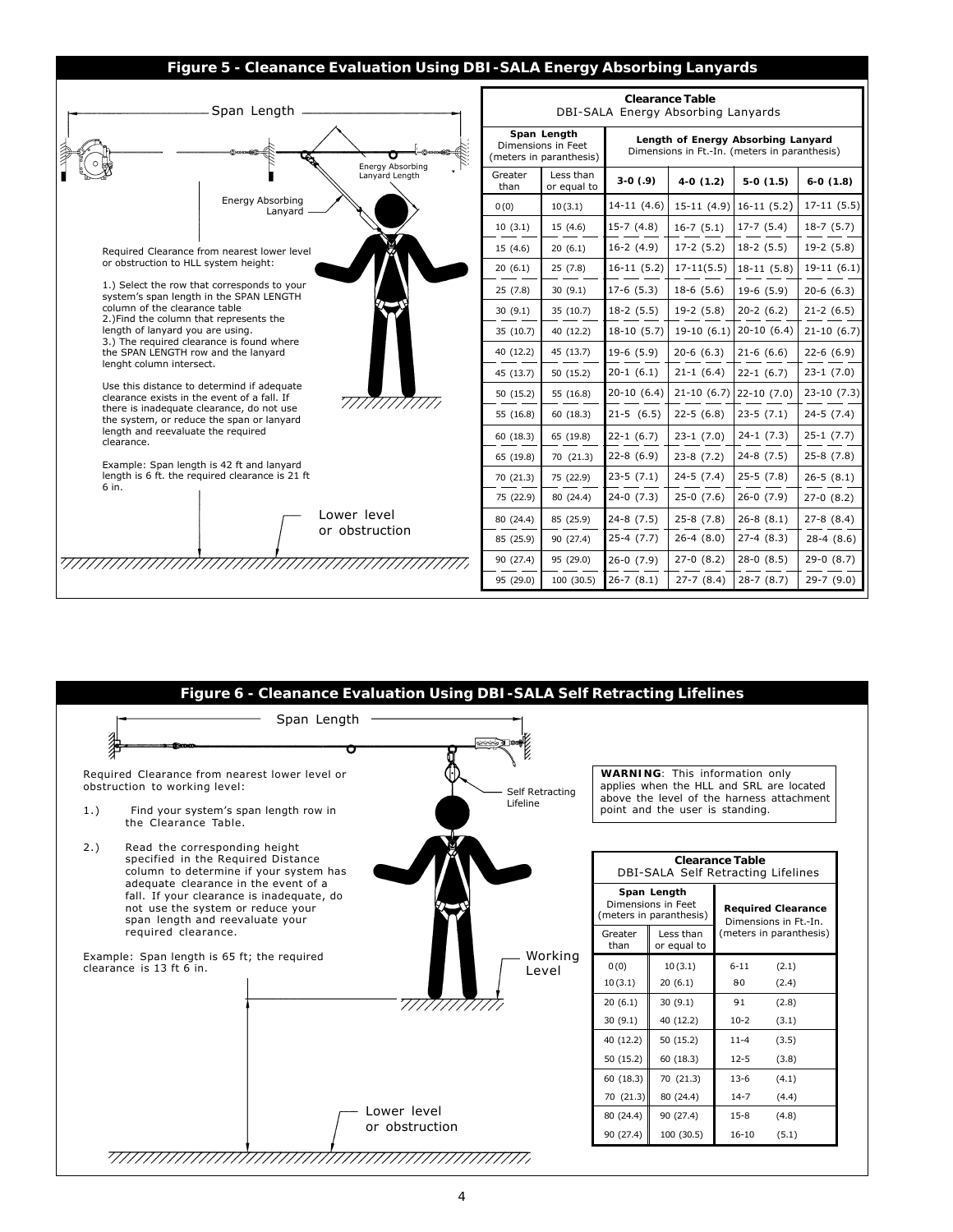# *3.0 OPERATION AND USE*

*WARNING: Do not alter or intentionally misuse this equipment. Use caution when using this equipment around moving machinery, electrical and chemical hazards, and sharp edges.*

*WARNING: Consult your doctor if there is reason to doubt your fitness to absorb the impact from a fall arrest. Age and fitness can affect your ability to withstand fall arrest forces. Pregnant women and minors must not use this system.*

- **3.1 BEFORE EACH USE** inspect this equipment according to steps listed in section 5.3. Do not use this equipment if inspection reveals an unsafe or defective condition. Plan your use of the fall protection system prior to exposing workers to dangerous situations. Consider all factors affecting your safety before using this system.
	- **A.** Read and understand all manufacturer's instructions for each component of the personal fall arrest system. All DBI-SALA harnesses and connecting subsystems are supplied with separate user instructions. Keep all instructions for future reference.
	- **B.** Review sections 1.0 and 2.0 to ensure system limitations and other requirements have been adhered to. Review applicable information regarding system clearance criteria, and ensure changes have not been made to the system installation (i.e. length), or occurred at the job site, that could affect the required fall clearance. Do not use the system if changes are required.
- **3.2 SYSTEM INSTALLATION:** Figure 1 shows typical horizontal lifeline system installations. When using an energy absorbing lanyard to connect to the system, the end anchorages must be located at a height which will limit the free fall to 6 feet (1.8 m). When using a self retracting lifeline (SRL) to connect to the system, the end anchor ages must be located abo ve the user. The SRL, when fully retr acted, must be above the harness attachment level. The horizontal lifeline system should be positioned at a level that will minimize free fall while allowing ease of use. The horizontal lifeline should be positioned near the work location to minimize swing fall hazards. The connecting subsystem length should be kept as short as possible to reduce the potential free fall and required clearance distance. Both anchorages must be installed at approximately the same elevation, so that the horizontal lifeline system is not sloped more than five degrees.
	- **Step 1.** Determine the locations of the end anchorages and evaluate their strengths in accordance with section 2.4. Determine the span length and evaluate the required clearance using Figure 5 or 6. Figures 5 and 6 apply to one or two users connected to the system.
	- **Step 2.** Install the horizontal lifeline to anchorage connectors using the shackles, bolts, and nuts provided. The Tension Indicator should be installed between a Zorbit energy absorber and turnbuckle. See Figure 1. Refer to manufacturer's instructions provided with the anchorage connectors for installation requirements. The horizontal lifeline system may be secured directly to the anchorage if the anchorage incorporates a connecting element that meets the requirements specified in section 2.3. Tighten bolts and nuts used to connect the system to the anchorage connectors.



 *NOTE: Ensure the spacer is installed on the bolt at the Zorbit connection. See Figure 2.*

**Step 3:** See Figure 7. Remove excess slack by pulling the wire rope through the cable grip. After the slack is removed, pull back sharply on the wire rope to ensure it is secured in the cable grip. Tighten the wire rope by turning the turnbuckle at the opposite end of the system. The unrestrained turnbuckle jaw end must be prevented from turning to prevent twisting of the wire rope. The wire rope must be tensioned until the sag on the system is six inches or less, with no weight on the wire rope. The turnbuckle cannot overtension the wire rope.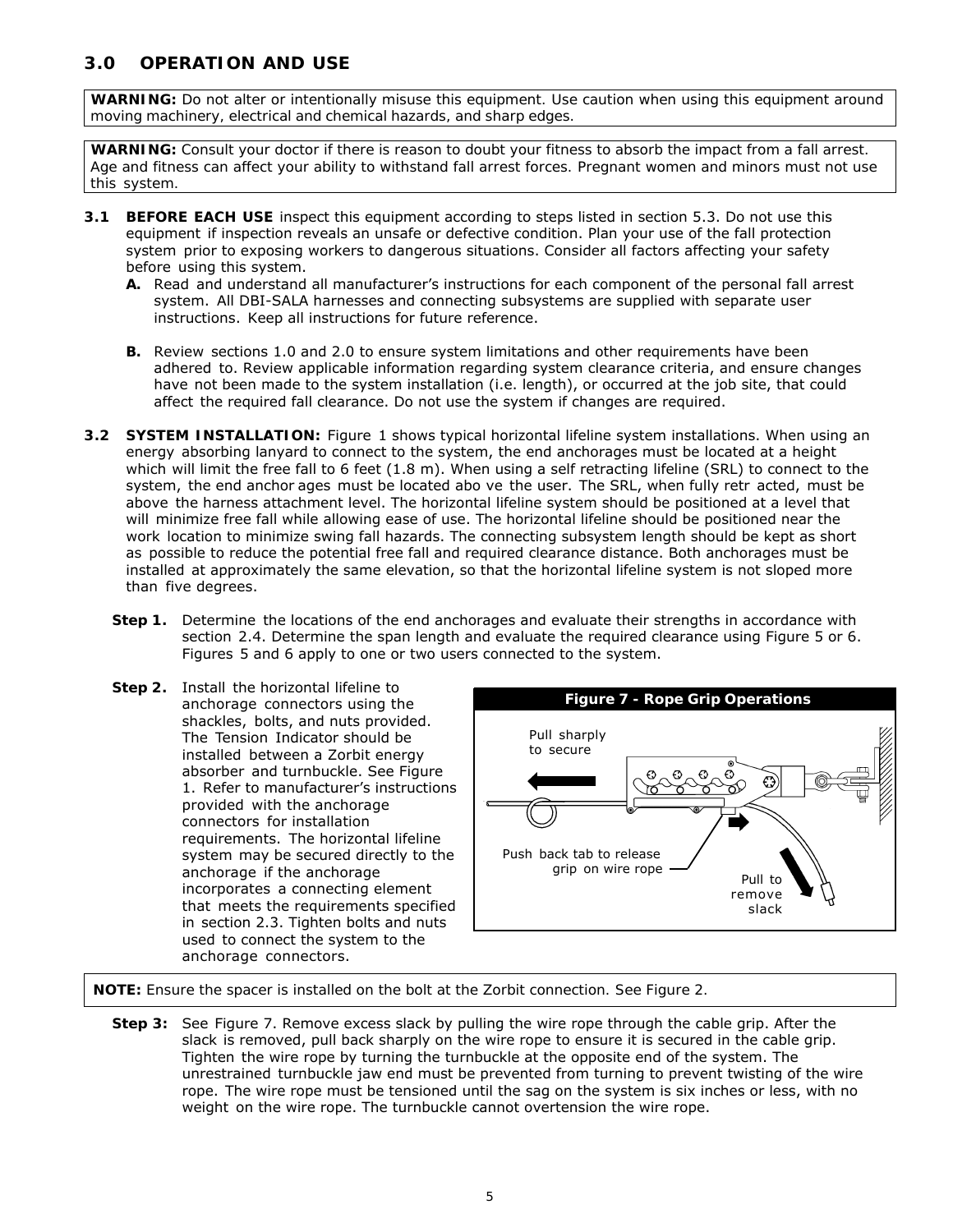If a Tension Indicator is used (with a Zorbit energy absorber), tension the lifeline until the red pointer on the Tension Indicator is within the "OK" range of the label. See Figure 8.

**Step 4:** If slack is needed to make an adjustment to the system, or for ease in removing the system, press back toward the anchor on the release tab on the bottom of the cable grip device as shown in Figure 7. After the lifeline has been tensioned, it may be necessary to tap the release tab with a hammer to disengage the cable grip device from the lifeline.



#### **3.3 OPERATION:**

- **A. PERSONAL FALL ARREST SYSTEM COMPONENTS:** Inspect and don the full body harness according to manufacturer's instructions. Attach the connecting subsystem (energy absorbing lanyard or SRL) to the dorsal connection on the harness.
- **B. CONNECTING TO THE HLL SYSTEM:** Approach the work area using the appropriate access equipment. Connect the personal fall arrest system to one of the attachment O-rings on the HLL. Connectors must meet all compatibility and strength requirements.
- **C. HAZARDOUS SITUATIONS:** Do not take unnecessary risks, such as jumping or reaching too far from the edge of the working surface. Do not allow the connecting subsystem to pass under arms or between feet. To avoid inadequate clear ance, do not climb abo ve the HLL. To avoid swing fall hazards, do not work too far from either side of the HLL.
- **D. TWO PERSONS CONNECTED TO THE HLL:** When a person falls while connected to the HLL, the system will deflect. If two persons are connected to the same HLL, and one person falls, the second person may be pulled off the working surface due to deflection. The potential for the second person falling increases as the HLL span length increases. The use of independent HLL systems for each person, or shorter span length, is recommended to minimize the potential of the second person falling.
- **E. FREE FALL:** The personal fall arrest system must be rigged to limit free falls to 6 feet (1.8 m)or less when using an energy absorbing lanyard, or such that the SRL is overhead and without slack, according to OSHA requirements.
- **F. SHARP EDGES:** Avoid working where the connecting subsystem or other system components will be in contact with, or abrade against, unprotected sharp edges. If working around sharp edges is unavoidable, a protective co ver must be used to prev ent cutting of the PF AS components.
- **G. IN THE EVENT OF A FALL:** The responsible party must have a rescue plan and the ability to implement a rescue. T olerable suspension time in a full body harness is limited, so a prompt rescue is critical.

*IMPORTANT:* Use care when handling an expended Z orbit energy absorber. The tearing of the energy absorber material *produces extremely sharp edges.*

- **H. RESCUE:** With the number of potential scenarios for a worker requiring rescue, an on site rescue team is beneficial. The rescue team is given the tools, both in equipment and techniques, so it can perform a successful rescue. T raining should be provided on a periodic basis to ensure rescuers proficiency.
- **3.4 SYSTEM REMOVAL:** When no longer required, the HLL system should be remo ved from the job site. T o slacken the HLL, loosen the turnbuckle until tension is removed from the wire rope. Disconnect the HLL system from the anchorages. Ensure there are no knots or kinks in the wire rope before storage.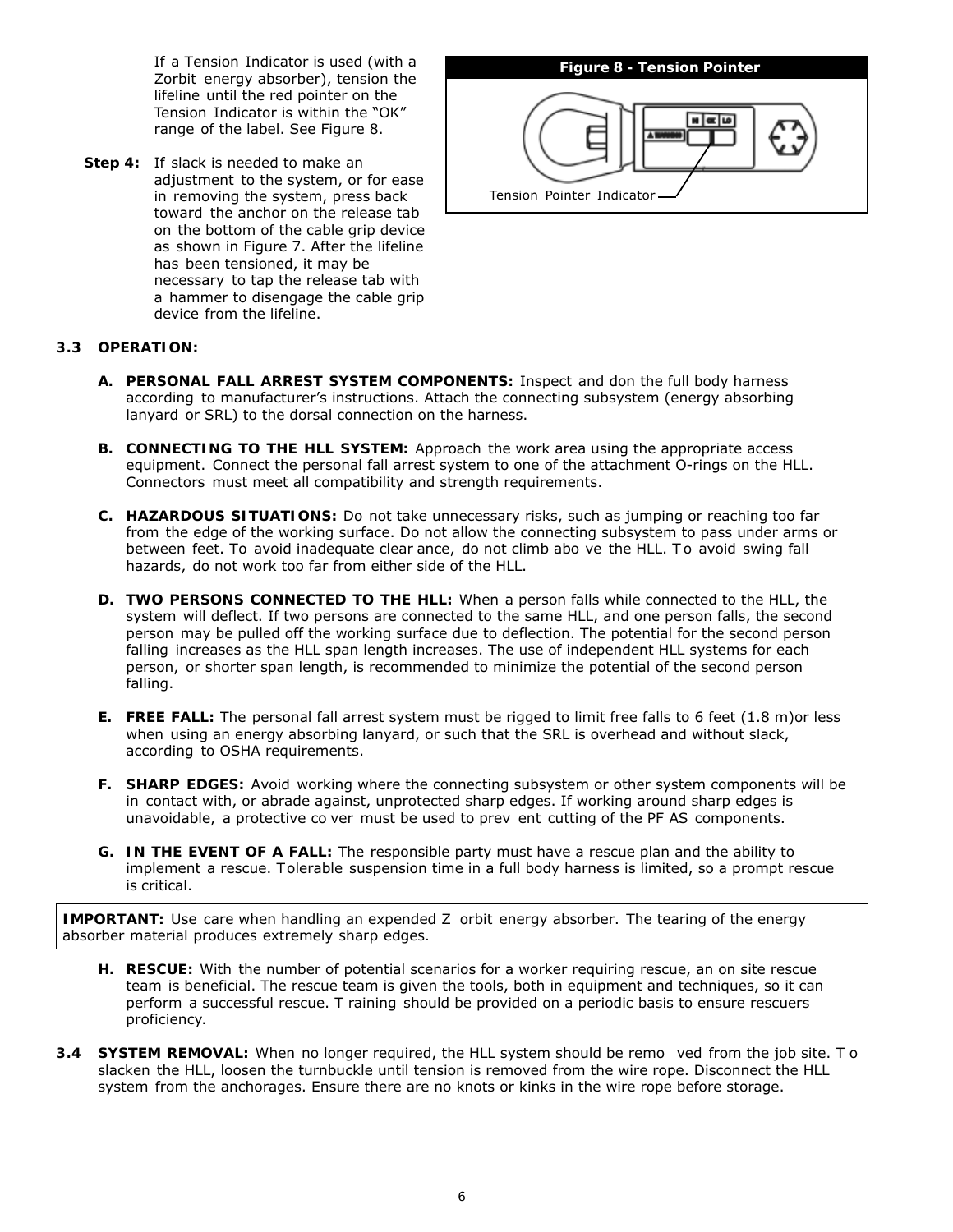## *4.0 TRAINING*

**4.1** It is the responsibility of all users of this equipment to understand these instructions, and are trained in the correct installation, use, and maintenance of this equipment. These individuals must be aware of the consequences of improper installation or use of this equipment. This user manual is not a substitute for a comprehensive training program. Training must be provided on a periodic basis to ensure proficiency of the users.

### *5.0 INSPECTION*

- **5.1 BEFORE EACH INSTALLATION:** Inspect the Zorbit HLL energy absorber, kit components, and other system components according to these or other manufacturer's instructions. System components must be formally inspected by a qualified person (other than the user) at least annually . Formal inspections should concentrate on visible signs of deterioration or damage to the system components. Items found to be defective must be replaced. Do not use components if inspection reveals an unsafe or defective condition. Record results of each inspection in the inspection and maintenance log in section 9.0 of this manual.
- **5.2 INSTALLED SYSTEMS:** An inspection of the HLL system by a qualified person must be completed after the system is installed. The system must be periodically inspected by a qualified person when left installed for an extended period, and prior to each day's use. Periodic inspections should be performed at least monthly, or more frequently when site conditions and use w arrant. Inspections of installed systems should include the inspection steps listed in section 5.3.

#### **5.3 BEFORE SYSTEM USE:**

- **Step 1.** Inspect the turnbuckle for damage. Ensure sufficient threads are engaged into the turnbuckle body. Look for any cr acks or deformities in the metal. Inspect metal components for rust or corrosion that may affect their strength or operation.
- **Step 2.** Inspect the wire rope for rust, corrosion, broken wires, or other obvious faults. Inspect the HLL for proper tension. Inspect all hardware (fasteners, shackles, wire rope cable clips, etc.) securing the HLL assembly to ensure they are present and properly installed.
- **Step 3.** Inspect the Zorbit HLL energy absorber for extension or deformities. There should be no tearing of the metal between holes in the Zorbit coiled section. Extended Zorbit HLL energy absorbers must be removed from service and destroy ed, or marked for training only. Inspect securing hardware for strength and function.
- **Step 4.** Inspect the cable grip side plates for damage such as cracks, dents or distortion. Inspect for signs of corrosion. Check that the lifeline is gripped securely . Do not use if inspection rev eals an unsafe condition.
- **Step 5.** Grasp the cable at a point near the cable grip and pull sharply away from the cable grip to ensure that the wire rope is secured in the grip.
- **Step 6.** Inspect system labels. The labels must be present and fully legible. See section 8.0. Replace labels if missing or illegible.

*IMPORTANT:* If this equipment is subjected to the forces of a fall arrest, it must be removed from service and destroyed, *or returned to DBI-SALA for inspection or repair.*

- **5.4** If inspection reveals an unsafe or defective condition, remo ve unit from service and destro y, or contact DBI-SALA for possible repair.
- **5.5 USER EQUIPMENT:** Inspect harnesses and energy absorbing lany ards or SRL's used with the HLL system according to manufacturer's instructions.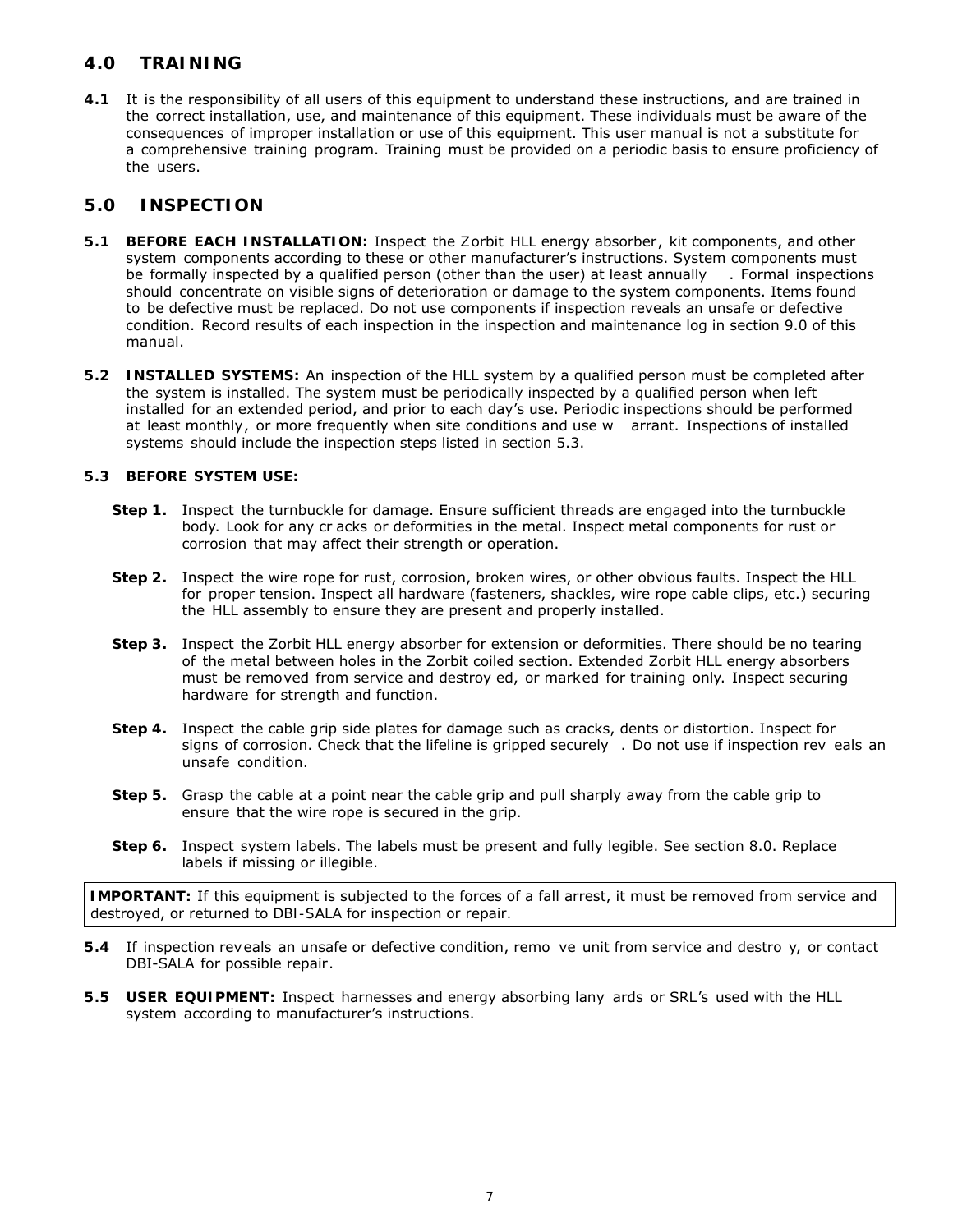# *6.0 MAINTENANCE, SERVICE, STORAGE*

- **6.1** The Sayfline components require no scheduled maintenance, other than repair or replacement of items found defective during inspection. See section 5.0. If components become heavily soiled with grease, paint, or other substances, clean with appropriate cleaning solutions. Do not use caustic chemicals that could damage system components.
- **6.2 USER EQUIPMENT:** Maintain, service, and store user equipment according to manufacturer's instructions.

### *7.0 SPECIFICATIONS*

#### **7.1 MATERIALS:**

Zorbit Energy Absorber: Stainless steel Tension Indicator: Zinc plated steel Wire Rope: 3/8 inch diameter, 7x19 galvanized steel Bolts: Grade 5 or Grade 8 zinc plated steel Nuts: Zinc plated steel Shackles: Galvanized steel, 5,000 lbs. (2.22 kN) minimum tensile strength Thimbles: Galvanized steel Turnbuckle: Galvanized steel, 5,000 lbs. (22.2 kN) minimum tensile strength Cable Clips: Galvanized steel

#### **7.2 ENERGY ABSORBER PERFORMANCE:**

Peak Dynamic Pullout Load: 2,500 lbs. (11.1 kN) Average Dynamic Pullout Load: 2,000 lbs. (8.9 kN) Maximum Pullout: 48.5 inches (1.2 m) Minimum Tensile Strength: 5,000 lbs. (22.2 kN) Patents Pending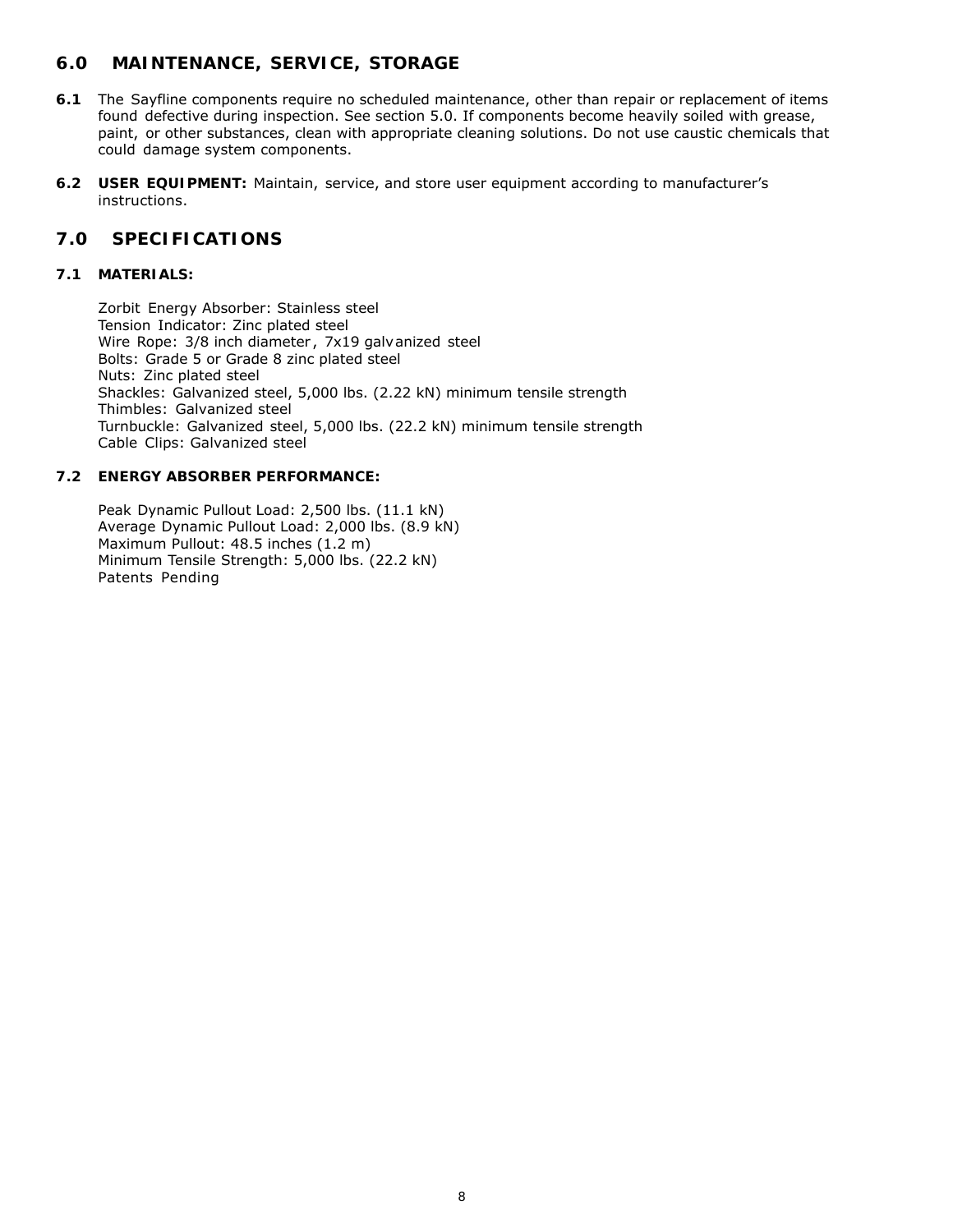# *8.0 LABELING*

**8.1** These labels must be present and fully legible:



www.capitalsafety.com USA: (800) 328-6146 ULTIMATE STRENGTH: 5000 LBS Canada: (800) 387-7484

SPECIFICATIONS

MATERIAL: STEEL



system or as part of a complete horizontal lifeline system which maintains a

safety factor of at least two, designed, installed and used under the supervision

of a qualified person. Reference OSHA regulations. Manufacturer's instructions

supplied with this product at time of shipment must be read and followed. Failure

to do so could result in serious injury or death. Do not remove this label.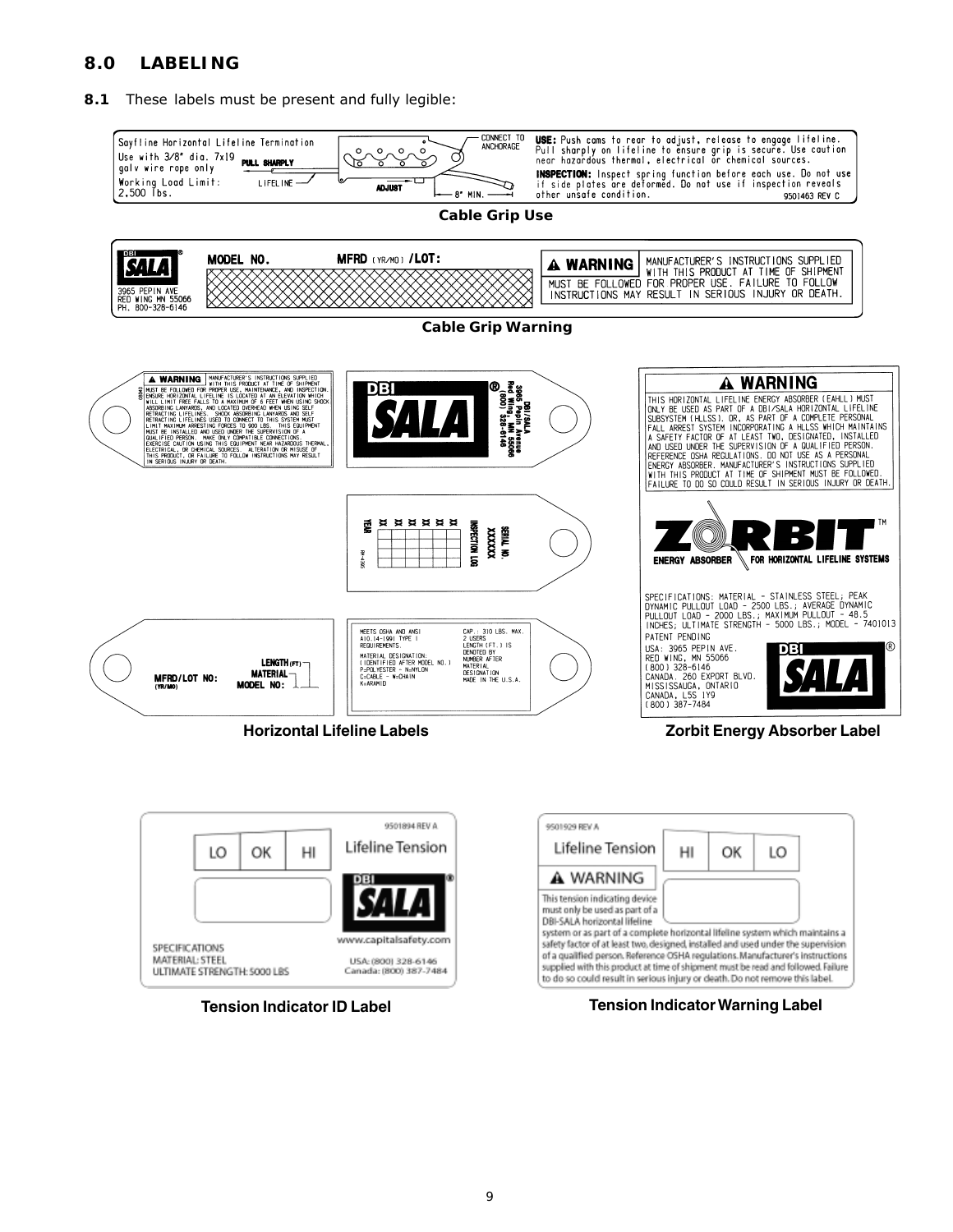# *9.0 INSPECTION AND MAINTENANCE LOG*

| <b>SERIAL NUMBER:</b>  |                                         |                           |                                        |
|------------------------|-----------------------------------------|---------------------------|----------------------------------------|
| <b>MODEL NUMBER:</b>   |                                         |                           |                                        |
| <b>DATE PURCHASED:</b> |                                         | <b>DATE OF FIRST USE:</b> |                                        |
| <b>INSPECTION DATE</b> | <b>INSPECTION ITEMS</b><br><b>NOTED</b> | <b>CORRECTIVE ACTION</b>  | <b>MAINTENANCE</b><br><b>PERFORMED</b> |
| Approved By:           |                                         |                           |                                        |
| Approved By:           |                                         |                           |                                        |
| Approved By:           |                                         |                           |                                        |
| Approved By:           |                                         |                           |                                        |
| Approved By:           |                                         |                           |                                        |
| Approved By:           |                                         |                           |                                        |
| Approved By:           |                                         |                           |                                        |
| Approved By:           |                                         |                           |                                        |
| Approved By:           |                                         |                           |                                        |
| Approved By:           |                                         |                           |                                        |
| Approved By:           |                                         |                           |                                        |
| Approved By:           |                                         |                           |                                        |
| Approved By:           |                                         |                           |                                        |
| Approved By:           |                                         |                           |                                        |
| Approved By:           |                                         |                           |                                        |
| Approved By:           |                                         |                           |                                        |
| Approved By:           |                                         |                           |                                        |
| Approved By:           |                                         |                           |                                        |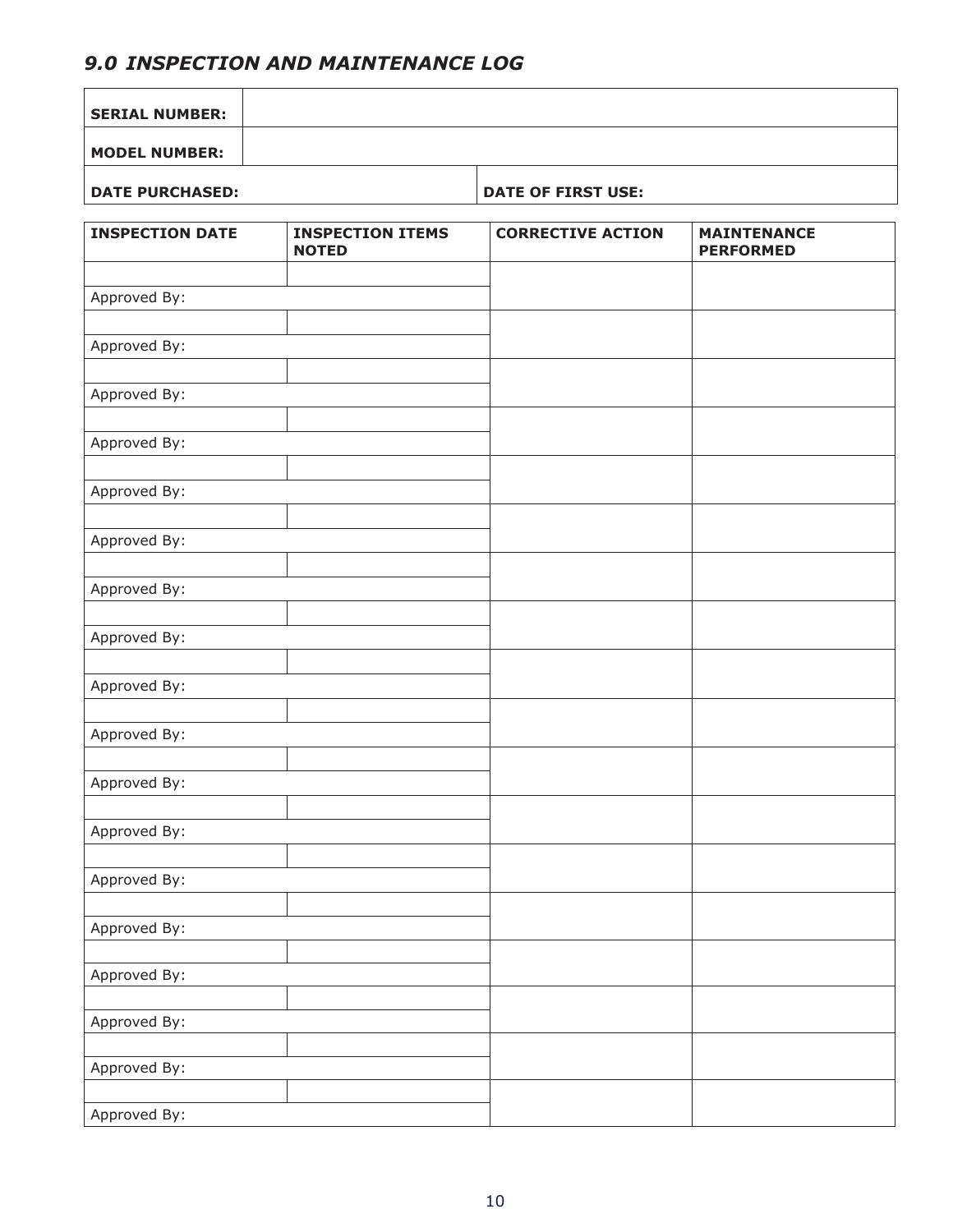# *9.0 INSPECTION AND MAINTENANCE LOG*

| <b>SERIAL NUMBER:</b>  |                                         |                           |                                        |
|------------------------|-----------------------------------------|---------------------------|----------------------------------------|
| <b>MODEL NUMBER:</b>   |                                         |                           |                                        |
| <b>DATE PURCHASED:</b> |                                         | <b>DATE OF FIRST USE:</b> |                                        |
| <b>INSPECTION DATE</b> | <b>INSPECTION ITEMS</b><br><b>NOTED</b> | <b>CORRECTIVE ACTION</b>  | <b>MAINTENANCE</b><br><b>PERFORMED</b> |
| Approved By:           |                                         |                           |                                        |
| Approved By:           |                                         |                           |                                        |
| Approved By:           |                                         |                           |                                        |
| Approved By:           |                                         |                           |                                        |
| Approved By:           |                                         |                           |                                        |
| Approved By:           |                                         |                           |                                        |
| Approved By:           |                                         |                           |                                        |
| Approved By:           |                                         |                           |                                        |
| Approved By:           |                                         |                           |                                        |
| Approved By:           |                                         |                           |                                        |
| Approved By:           |                                         |                           |                                        |
| Approved By:           |                                         |                           |                                        |
| Approved By:           |                                         |                           |                                        |
| Approved By:           |                                         |                           |                                        |
| Approved By:           |                                         |                           |                                        |
| Approved By:           |                                         |                           |                                        |
| Approved By:           |                                         |                           |                                        |
| Approved By:           |                                         |                           |                                        |